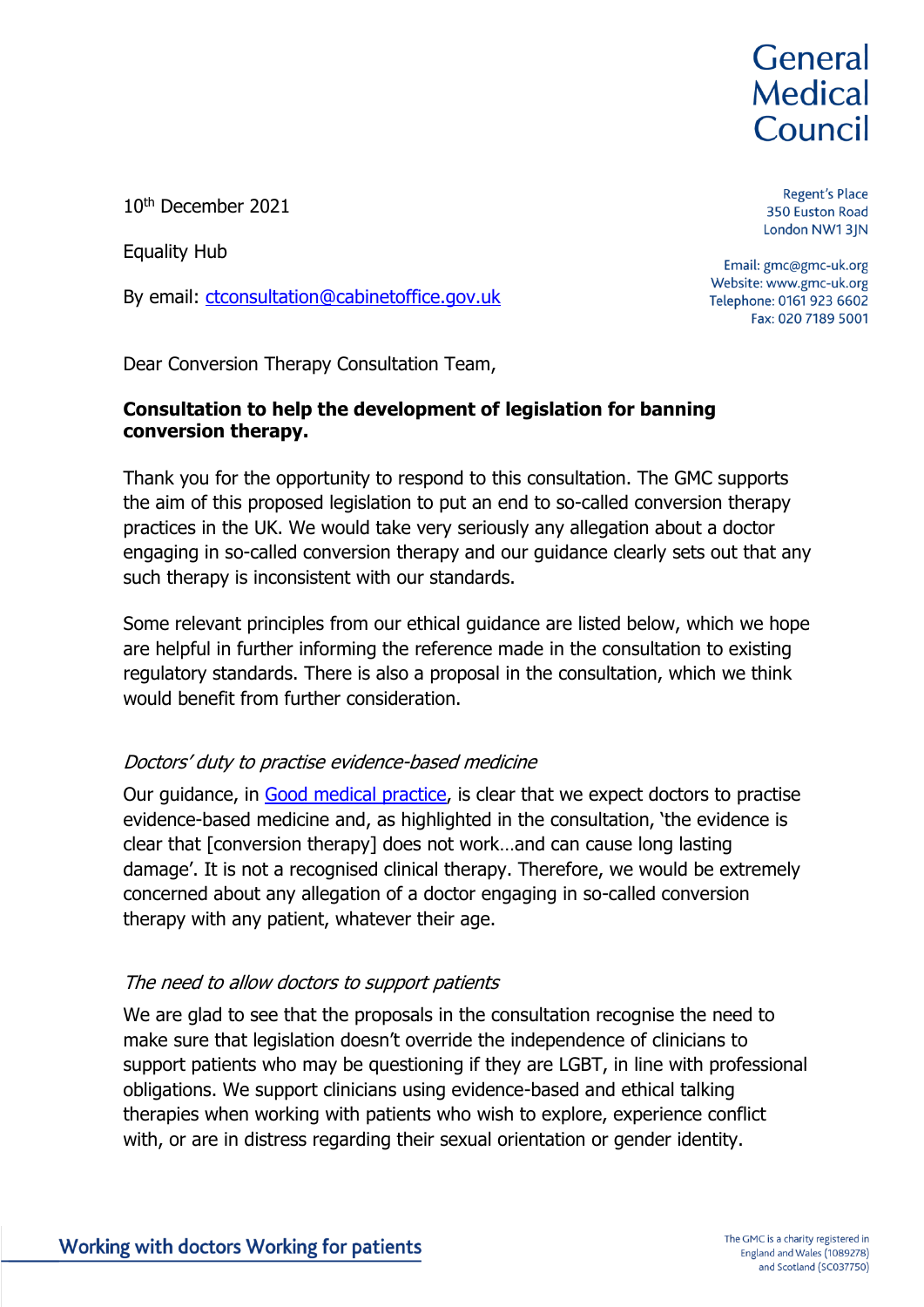The need for this independence is set out clearly in the [Memorandum of](https://www.bacp.co.uk/media/6526/memorandum-of-understanding-v2-reva-jul19.pdf)  [Understanding](https://www.bacp.co.uk/media/6526/memorandum-of-understanding-v2-reva-jul19.pdf), which we've supported since its release in 2015.

In order to make sure this clause of the proposed legislation doesn't prevent doctors from legitimate and ethical practice, we would urge you to consult doctors and their representative bodies, including the British Medical Association and medical defence organisations. These organisations will be best placed to advise how to avoid any unintended consequences of the proposed legislation in relation to supporting patients in line with professional obligations.

## Doctors' duty to raise concerns

We expect doctors to act if they believe that a person's freedom to make a decision is inhibited. Our **Decision making and consent** guidance states that doctors should be aware that patients may feel pressure from others and that, if they suspect that a patient's rights have been abused or denied, they must follow local safeguarding procedures and consider raising a concern. Where doctors are concerned that children or young people may be subject to undue pressure or abuse, we expect them to follow our guidance on [Protecting children and young people: The](https://www.gmc-uk.org/ethical-guidance/ethical-guidance-for-doctors/protecting-children-and-young-people/confidentiality-and-sharing-information#paragraph-32)  [responsibilities of all doctors.](https://www.gmc-uk.org/ethical-guidance/ethical-guidance-for-doctors/protecting-children-and-young-people/confidentiality-and-sharing-information#paragraph-32)

#### **Our outstanding concerns**

### Can an adult 'freely consent' to 'talking conversion therapy'?

There is one area of the proposals set out in consultation that we feel would benefit from further consideration and clarification. We question how effective a ban on so-called conversion therapy would be if the legislation will allow 'talking conversion therapy' to take place in instances where adults have 'freely consented'.

Having set out clearly in the introduction that so-called conversion therapy is abhorrent and will be banned, the consultation then goes on to propose that 'talking conversion therapy' will be a criminal offence **only** where it is committed against under 18s or those over 18 who 'have not consented or due to their vulnerability are unable to do so'.

This suggests that it will **not** be made a criminal offence to practise so-called conversion therapy with adults who have consented. It is then stated that you 'do not intend to ban adults from seeking such counselling freely', where 'such counselling' is that which will 'help them live a life that they feel is more in line with their personal beliefs'. It is unclear how such counselling differs from so-called conversion therapy if the intention is to change the person's sexual orientation or gender identity (which - as previously stated – cannot be done).